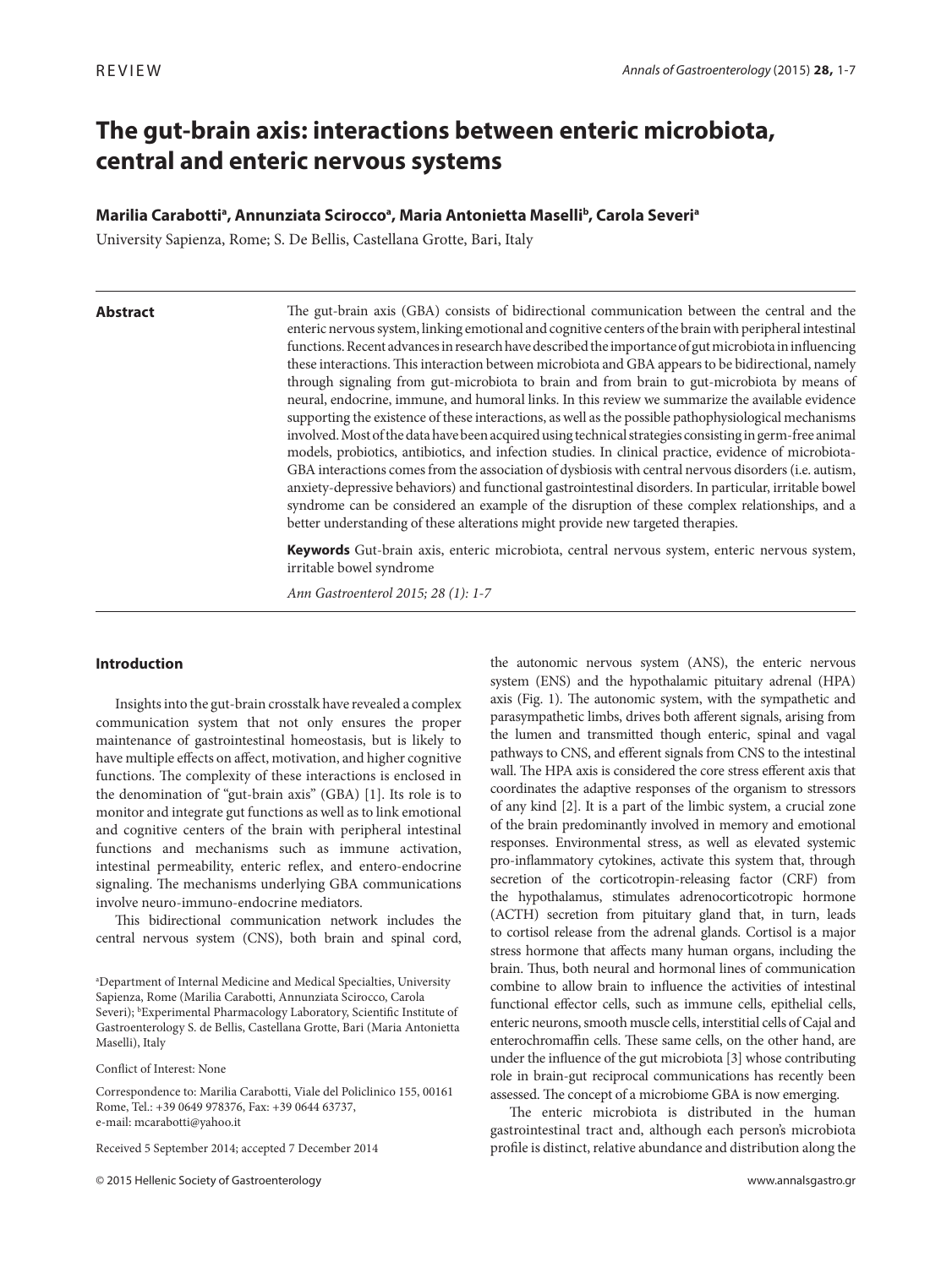

**Figure 1** Microbiome gut-brain axis structure

The central nervous system and in particular hypothalamic pituitary adrenal (HPA) axis (in dashed line) can be activated in response to environmental factors, such as emotion or stress. HPA is finalized to cortisol release and is driven by a complex interaction between amygdala (AMG), hippocampus (HIPP), and hypothalamus (HYP), constituting the limbic system. HYP secretion of the corticotropin-releasing factor (CRF) stimulates adrenocorticotropic hormone (ACTH) secretion from pituitary gland that, in turn, leads to cortisol release from the adrenal glands. In parallel, central nervous system communicate along both afferent and efferent autonomic pathways (SNA) with different intestinal targets such as enteric nervous system (ENS), muscle layers and gut mucosa, modulating motility, immunity, permeability and secretion of mucus. The enteric microbiota has a bidirectional communication with these intestinal targets, modulating gastrointestinal functions and being itself modulated by brain-gut interactions

intestine of these bacterial phylotypes is similar among healthy individuals. The two more prominent phyla are *Firmicutes* and *Bacteroides* accounting for at least ¾ of the microbiome [4]. This microbial community has important metabolic and physiological functions for the host and contributes to its homeostasis during life.

# **Role of microbiota in GBA**

Both clinical and experimental evidence suggest that enteric microbiota has an important impact on GBA, interacting not

only locally with intestinal cells and ENS, but also directly with CNS through neuroendocrine and metabolic pathways.

In humans, the most compelling evidence of a gastrointestinal microbe-brain interaction arose more than 20 years ago from the observation of the often dramatic improvement in patients with hepatic encephalopathy, after the administration of oral antibiotics [5]. In the meantime, emerging data support the role of microbiota in influencing anxiety and depressive-like behaviors [6,7] and, more recently, of dysbiosis in autism. In fact, autistic patients present specific microbiota alterations according to the severity of the disease [8,9].

Dysbiosis occurs also in functional gastrointestinal disorders (FGID) that are highly associated with mood disorders and are linked to a disruption of GBA [10-12]. Data have been provided that both brain-gut and gut-brain dysfunctions occur, the former being dominant particularly in irritable bowel syndrome (IBS) [13]. The disruption occurring in the GBA determines changes in intestinal motility and secretion, causes visceral hypersensitivity and leads to cellular alterations of the entero-endocrine and immune system. Microbiota may interplay with multiple of these different pathophysiological IBS targets [14] and its role is supported by varying lines of evidence: the presence in IBS patients of alterations in microbiota composition with defects both in its stability and diversity, the development of post-infectious IBS, the possible coexistence with small intestinal bacterial overgrowth and the efficacious treatment of certain probiotics and non-systemic antibiotics [15-17]. Furthermore, the visceral hypersensitivity phenotype, characteristic of IBS, can be transferred *via* the microbiota of IBS patients to previously germ-free rats [18]. The concomitant dysregulation of both GBA and gut microbiota in the pathogenesis of IBS has lead to the proposal of considering this FGID as a disorder of the microbioma-GBA [19].

#### **From gut microbiota to brain**

In the last years there has been a proliferation of experimental works, conducted mainly on animals, aimed to explore the contribution of the microbiota in modulating GBA. Different technical strategies have been used, consisting in the use of germ-free (GF) animals, probiotics, antibiotics and infection studies [20].

Studies on GF animals have shown that bacterial colonization of the gut is central to development and maturation of both ENS and CNS [21,22]. The absence of microbial colonization is associated to an altered expression and turnover of neurotransmitters in both nervous systems [21,23,24] and also to alterations of gut sensory-motor functions, consisting in delayed gastric emptying and intestinal transit [25,26] reduced migrating motor complex cyclic recurrence and distal propagation [27,28] and enlarged cecal size [29]. Neuromuscular abnormalities resulted associated to a reduction in gene expression of enzymes involved in the synthesis and transport of neurotransmitters, as well as in that of muscular contractile proteins [30]. All these anomalies are restored, after animal colonization in a bacterial speciesspecific manner.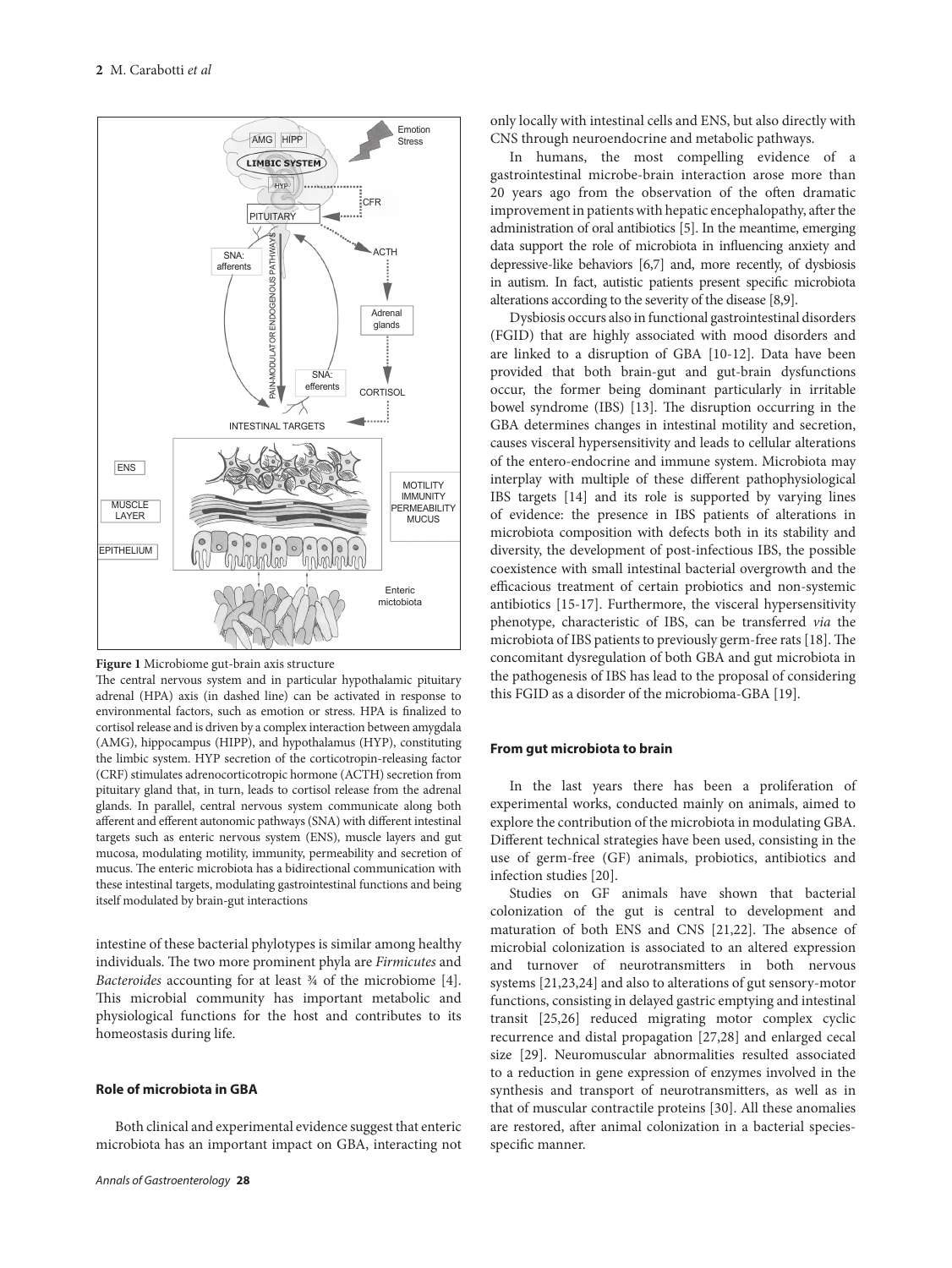Studies conduced on GF animals have also demonstrated that microbiota influences stress reactivity and anxiety-like behavior, and regulates the set point for HPA activity. These animals generally show a decreased anxiety [23,24,31-33] and an increased stress response with augmented levels of ACTH and cortisol [31,34]. Microbial colonization of the gut leads to a normalization of the axis in an age-dependent manner, with reversibility of the exaggerated stress response being observed after GF colonization only in very young mice, supporting the existence of a critical period during which the plasticity of neural regulation is sensitive to input from microbiota [34].

In parallel, in GF animals, also memory dysfunction has been reported [35] probably to be ascribed to an altered expression of brain-derived neurotrophic factor (BDNF), one of the most important factors involved in memory. This molecule is a neurotrophic factor, mainly located in the hippocampus and cerebral cortex, which regulates different aspects of brain activities and cognitive functions as well as muscle repair, regeneration, and differentiation [36]. Finally, the presence of the microbiota results also to modulation of the serotoninergic system, since an increase in serotonin turnover and altered levels of related metabolites have been reported in the limbic system of GF animals [24].

The impact of microbiota on GBA has been further supported by studies finalized to the manipulation of gut microbiota through the use of probiotics and/or antibiotics. These studies also confirm that microbiota affects anxiety and HPA system by influencing brain neurochemistry [37]. Chronic treatment with *Lactobacillus rhamnosus* JB-1 induced region-dependent alterations in GABA mRNA in the brain. In comparison to mice with controlled diet,  $GABA_{p_{1k}}$ increased in cortical cingulate and prelimbic regions while concomitantly decreased in the hippocampus, amygdala, and locus coeruleus. In turn  $GABA_{A_{02}}$  mRNA expression was reduced in the prefrontal cortex and amygdala, but increased in the hippocampus. The probiotics, in parallel, reduced stressinduced release of cortisol, anxiety- and depression-related behavior [38]. Similarly, transient alteration of microbiota composition, obtained by administration of oral antimicrobials (neomycin, bacitracin, and pimaricin) in specific-pathogenfree mice, increased exploratory behavior and hippocampal expression of BDNF [39]. Furthermore, change in microbiota composition with the probiotics association VSL#3 leads to an increase in BDNF expression, attenuation of age-related alterations in the hippocampus [40], and reversion of neonatal maternal separation-induced visceral hypersensitivity in a rat model of IBS [41]. In this latter model of stress, a change in the expression of subsets of genes involved in pain transmission and inflammation has also been described, that was reset by the early life administration of probiotics.

Evidence indicates that microbiota communication with the brain involves the vagus nerve, which transmits information from the luminal environment to CNS. In fact, neurochemical and behavioral effects were not present in vagotomized mice, identifying the vagus as the major modulatory constitutive communication pathway between microbiota and the brain [38]. In a model of chronic colitis associated to anxietylike behavior, the anxiolytic effect obtained with a treatment

with *Bifidobacterium longum*, was absent in mice that were vagotomized before the induction of colitis [42].

Microbiota may interact with GBA through different mechanisms (Table 1), the principal one likely being modulation of the intestinal barrier, whose perturbation can influence all the underlying compartments. Probiotic speciesspecific central effects are indeed associated with restoration of tight-junction integrity and the protection of intestinal barrier, as recently reported in an animal model of water avoidance stress [43]. Pre-treatment of animals with probiotic combined formulation *of Lactobacillus helveticus* R0052 and *Bifidobacterium longum* R0175 restored tight junction barrier integrity and attenuated HPA axis and autonomic nervous system activities, assessed through plasma cortisol and catecholamine measurements. Probiotics also prevented changes in hippocampal neurogenesis and expression in hypothalamic genes involved in synaptic plasticity.

Microbiota can interact with GBA also through the modulation of afferent sensory nerves as reported for *Lactobacillus reuteri* that, enhancing their excitability by inhibiting calcium-dependent potassium channels opening, modulates gut motility and pain perception [44]. Furthermore, microbiota can influence ENS activity by producing molecules that can act as local neurotransmitters, such as GABA, serotonin, melatonin, histamine and acetylcholine [45] and by generating a biologically active form of catecholamines in the lumen of the gut [46]. Lactobacilli also utilize nitrate and nitrite to generate nitric oxide [47] and to produce hydrogen sulfide that modulates gut motility by interacting with the vanilloid receptor on capsaicin-sensitive nerve fibers [48].

The ENS represents also the target of bacterial metabolites. One of the main product of bacterial metabolism are short-chain fatty acid (SCFAs), such as butyric acid, propionic acid and acetic acid, that are able to stimulate sympathetic nervous system [49], mucosal serotonin release [50] and to influence memory and learning process [51,52]. In this context, it is interesting to report that diet manipulation of microbiota may influence behavior. Mice fed with a diet containing 50% lean ground beef, have a greater diversity of gut bacteria than those receiving standard rodent chow, and presented an increase physical activity, reference memory and less anxiety-like behavior [53].

Given the ability of gut microbiota to alter nutrient availability and the close relationship between nutrient sensing

**Table 1** Main principal mechanisms of the bidirectional brain-gutmicrobiota axis

| From gut microbiota to brain:                                 |
|---------------------------------------------------------------|
| Production, expression and turnover of neurotrasmitters       |
| (i.e. serotonin, GABA) and neurotrophic factor (BDNF)         |
| Protection of intestinal barrier and tight junction integrity |
| Modulation of enteric sensory afferents                       |
| Bacterial metabolites                                         |
| Mucosal immune regulation                                     |
| From brain to gut microbiota:                                 |
| Alteration in mucus and biofilm production                    |
| Alteration in motility                                        |
| Alteration of intestinal permeability                         |
| Alteration in immune function                                 |
|                                                               |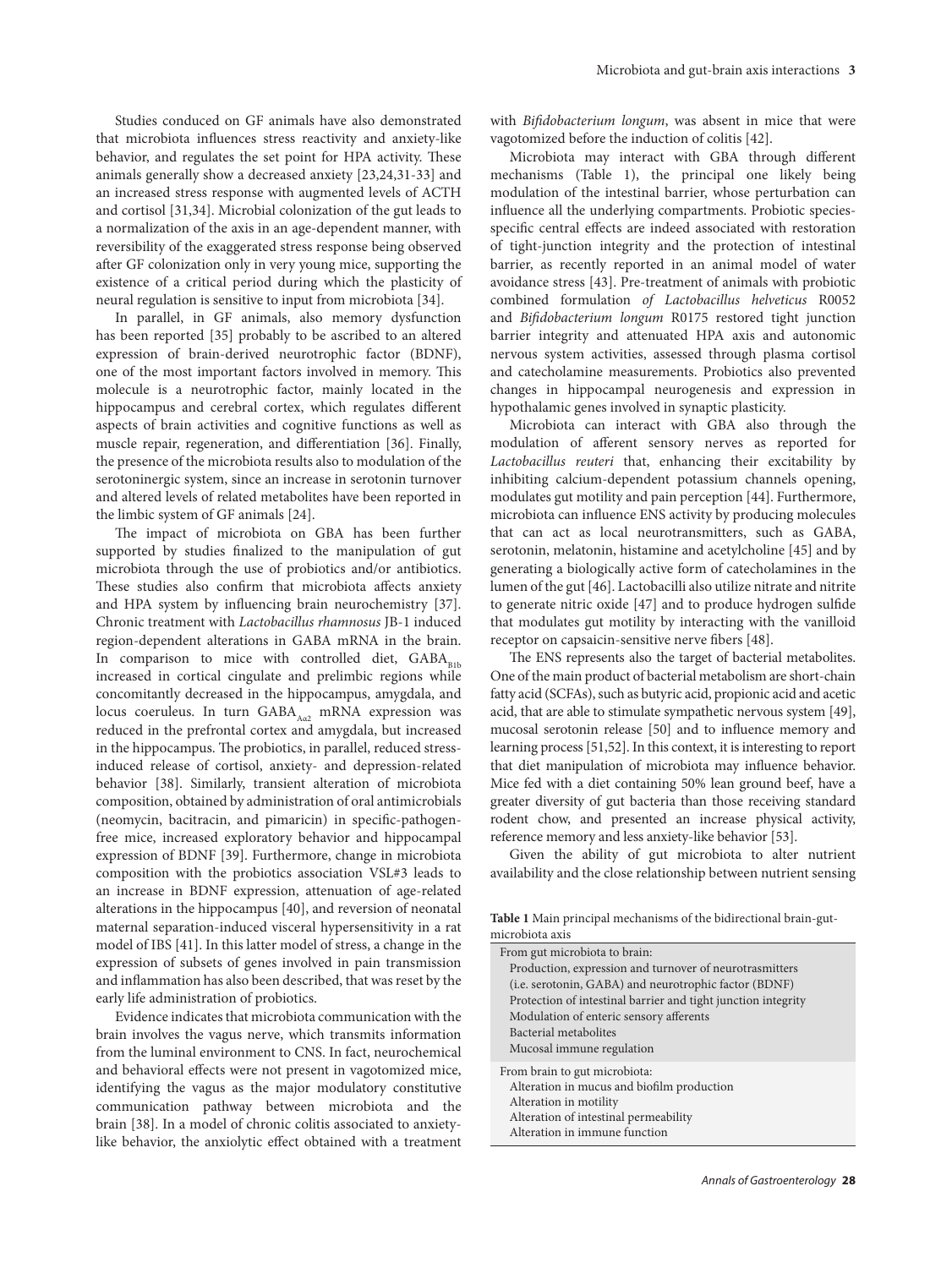and peptide secretion by enteroendocrine cells, the interaction of microbiota and GBA might also occur through the release of biologically active peptides from enteroendocrine cells that can affect the GBA [54]. For example, galanin stimulates the activity of the central branch of the HPA axis (i.e. the release of CRF and ACTH), thereby enhancing glucocorticoid secretion from the adrenal cortex. Galanin also is able to stimulate directly cortisol secretion from adrenocortical cells, and norepinephrine release from adrenal medulla [55]. Ghrelin too possesses a marked ACTH/cortisol-releasing effect in humans and it is probably involved in the modulation of the HPA response to stress and nutritional/metabolic variations [56].

Last but not least, microbiota affects mucosal immune activation. The enhanced mucosal inflammation induced in mice after treatment with oral antimicrobials, increases substance P expression in ENS, an effect normalized by the administration of *Lactobacillus paracasei* which also attenuates antibiotic-induced visceral hypersensitivity [57]. The effects of microbiota on immune activation might be in part mediated by proteases. These enzymes are upregulated in intestinalimmune mediated disorders and become the end-stage effectors of mucosal and enteric nervous damage [58-59]. Increased concentration of proteases have been detected in fecal samples of IBS patients associated to specific intestinal bacterial species [60,61]. The current working hypothesis in IBS is that an abnormal microbiota activates mucosal innate immune responses, which increase epithelial permeability, activate nociceptive sensory pathways inducing visceral pain, and dysregulates the enteric nervous system [62,63].

Similar mechanisms may be involved in the effects induced by the gastric mucosa-colonizing microorganism, *Helicobacter pylori* (*H. pylori*) on the GBA. The effects induced by this microorganism may arise through both activation of neurogenic inflammatory processes and microelements deficiency secondary to functional and morphological changes in the digestive tract [64]. Nevertheless, unequivocal data concerning the direct and immediate effects of *H. pylori* infection on the GBA are still lacking, and in clinical practice the relationship between functional dyspepsia and *H. pylori* infection is not well defined. In fact, the number needed to treat to cure one case of dyspepsia is 14 (95%CI 10-25 [65] suggesting a multifactorial etiology for the increase in *H. pylori*-related upper FGID.

#### **From brain to gut microbiota**

Different types of psychological stressors modulate the composition and total biomass of the enteric microbiota, independently from duration. In fact, also the use of short stressors impact the microbiota, being the exposure to social stressor for only 2 h significantly able to change the community profile and to reduce the relative proportions of the main microbiota phyla [66]. These effects may be mediated, through the parallel neuroendocrine output efferent systems (i.e. autonomic nervous system and HPA), both directly via host-enteric microbiota signaling and indirectly via changes in the intestinal milieu (Table 1). These efferent neural pathways,

associated to the pain-modulator endogenous pathways, constitute the so-called "emotional motor system" [1].

The direct influence is mediated by the secretion, under the regulation of brain, of signaling molecules by neurons, immune cells and enterocromaffin cells, which might affect microbiota. Communication between CNS effectors and bacteria relies on the presence of neurotransmitter receptors on bacteria. Several studies have reported that binding sites for enteric neurotransmitters produced by the host are present on bacteria and can influence the function of components of the microbiota, contributing to increase predisposition to inflammatory and infection stimuli [67]. High affinity for GABA system has been reported in *Pseudomonas fluorescens*  with binding properties similar to those of a brain receptor [68]. *Escherichia coli* O157:H7 possesses a receptor for host-derived epinephrine/norepinephrine that can be blocked specifically by adrenergic antagonists [69].

Besides, brain has a prominent role in the modulation of gut functions, such as motility, secretion of acid, bicarbonates and mucus, intestinal fluid handling and mucosal immune response, all important for the maintenance of the mucus layer and biofilm where individual groups of bacteria grow in a multiplicity of different microhabitats and metabolic niches associated with the mucosa [70]. A dysregulation of GBA can then affect gut microbiota through the perturbation of the normal mucosal habitat.

Stress induces variation in size and quality of mucus secretion [71]. Acoustic stress affects gastric and intestinal postprandial motility in dogs, delaying the recovery of the migrating motor complex pattern and inducing a transient slowing of gastric emptying [72]. Mental stress too increases the frequency of cecocolonic spike-burst activity through the central release of CRF [73]. Regional and global changes in gastrointestinal transit can have profound effects on the delivery of important nutrients, mainly prebiotics and dietary fibers, to the enteric microbiota.

Brain might also affect microbiota composition and function by alteration of intestinal permeability, allowing bacterial antigens to penetrate the epithelium and stimulate an immune response in the mucosa. Acute stress increased colonic paracellular permeability involving overproduction of interferon-γ and decrease in mRNA expression of ZO-2 and occluding [74]. Brain, through the ANS, may also modulate immune function. The sympathetic branch modulates number, degranulation and activity of mast cells with consequent imbalance in tryptase and histamine release in stress-related muscle dysfunction [75]. Other mast cell products, such as CRF, in turn, can increase epithelial permeability to bacteria, which facilitates their access to immune cells in the lamina propria [1]. Also corticotropin releasing hormone receptors are involved in colonic barrier dysfunction in response to mild stress in neonatal maternal separation in adult rats that [76] leads to depression and enhanced vulnerability to colitis [77]. Bilateral olfactory bulbectomy induced depression-like behavior associated to elevated central CRF expression and serotonin levels, associated to alterations in colonic motility and intestinal microbial profile in mice [78]. Another possible perturbation in the microbiota habitat induced by stress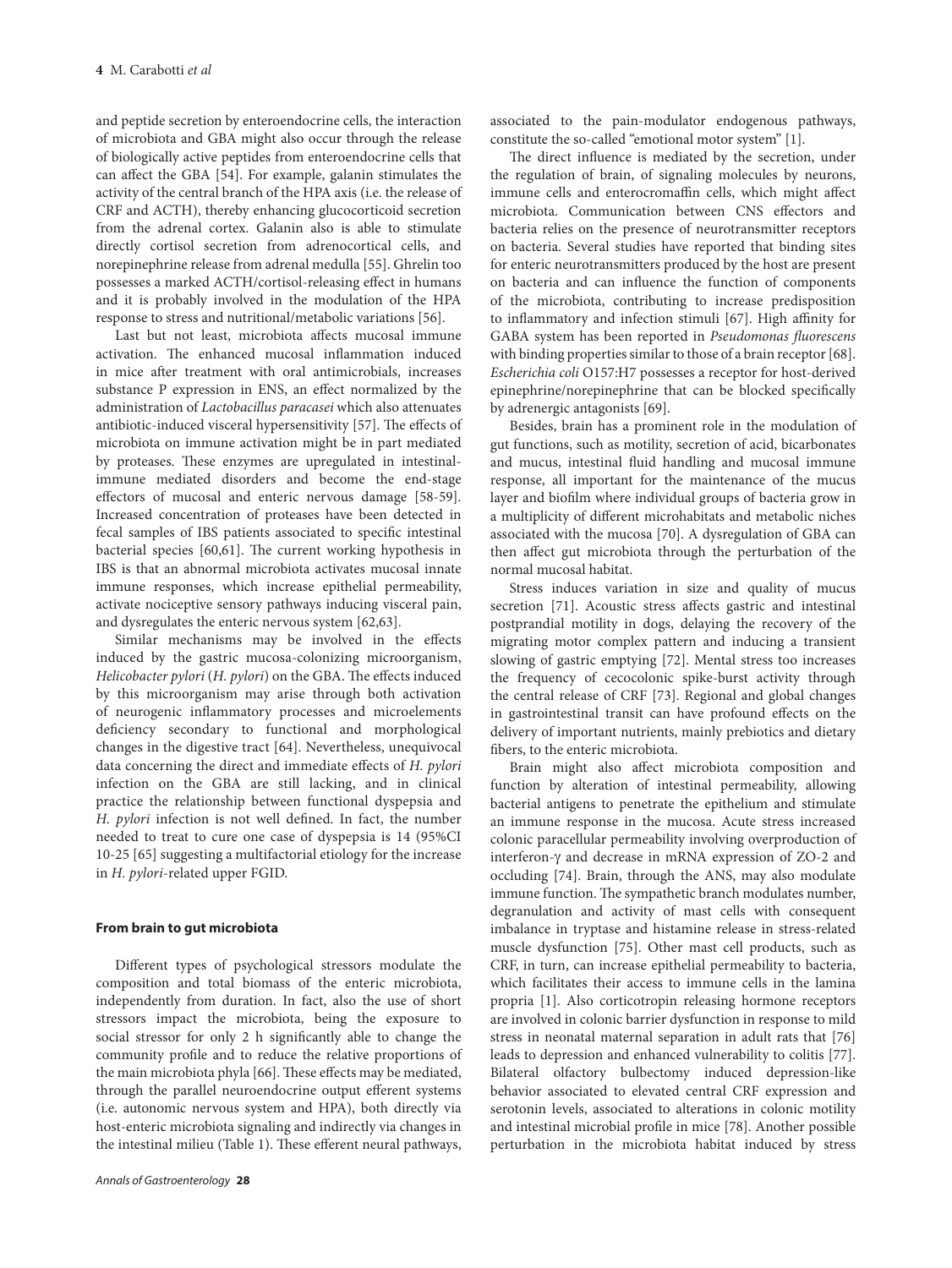occurs through the enhancement in secretion of α-defensin, an antimicrobial peptide, from Paneth cells [79].

Finally, it is important to remark that gut alterations associated to stress facilitate the expression of virulent bacteria. Norepinephrine released during surgery induces the expression of *Pseudomonas aeruginosa*, which might result in gut sepsis [80]. Besides, norepinephrine can also stimulate proliferation of several strains of enteric pathogens and increase the virulent properties of *Campylobacter jejuni* [81] and might favor overgrowth of non-pathogenic isolates of *Escherichia coli*, as well as of pathogenic *Escherichia coli* 0157:H7:3 [82,83].

#### **Concluding remarks**

Strong evidence suggests that gut microbiota has an important role in bidirectional interactions between the gut and the nervous system. It interacts with CNS by regulating brain chemistry and influencing neuro-endocrine systems associated with stress response, anxiety and memory function. Many of these effects appear to be strain-specific, suggesting a potential role of certain probiotic strains as novel adjuvant strategy for neurologic disorders. In addition, the effects of CNS on microbiota composition are likely mediated by a perturbation of the normal luminal/mucosal habitat that can also be restored by the use of probiotics and possibly by diet. In clinical practice, an example of this interaction is constituted by FGID, in particular IBS, now considered a microbiome-GBA disorder.

# **Acknowledgment**

The authors kindly thank Dr Laura Carabotti for the artwork of the figures.

#### **References**

- 1. Rhee SH, Pothoulakis C, Mayer EA. Principles and clinical implications of the brain-gut-enteric microbiota axis. *Nat Rev Gastroenterol Hepatol* 2009;**6**:306-314.
- 2. Tsigos C, Chrousos GP. Hypothalamic-pituitary-adrenal axis, neuroendocrine factors and stress. *J Psychosom Res* 2002;**53**:865-871.
- 3. Mayer EA, Savidge T, Shulman RJ. Brain-gut microbiome interactions and functional bowel disorders. *Gastroenterology* 2014;**146**:1500-1512.
- 4. Eckburg PB, Bik EM, Bernstein CN, et al. Diversity of the human intestinal microbial flora. *Science* 2005;**308**:1635-1638.
- 5. Morgan MY. The treatment of chronic hepatic encephalopathy. *Hepatogastroenterology* 1991;**38**:377-387.
- 6. Foster JA, McVey Neufeld KA. Gut-brain axis: how the microbiome influences anxiety and depression. *Trends Neurosci* 2013;**36**:305-312.
- 7. Naseribafrouei A, Hestad K, Avershina E, et al. Correlation between the human fecal microbiota and depression. *Neurogastroenterol Motil* 2014;**26**:1155-1162.
- 8. Mayer EA, Padua D, Tillisch K. Altered brain-gut axis in autism: comorbidity or causative mechanisms? *Bioessays* 2014;**36**:933-999.
- 9. Song Y, Liu C, Finegold SM. Real-time PCR quantitation of clostridia in feces of autistic children. *Appl Environ Microbiol* 2004;**70**:6459-6465.
- 10. Simrén M, Barbara G, Flint HJ, et al. Rome Foundation Committee. Intestinal microbiota in functional bowel disorders: a Rome foundation report. *Gut* 2013;**62**:159-176.
- 11. Mayer EA, Tillisch K. The brain-gut axis in abdominal pain syndromes. *Annu Rev Med* 2011;**62**:381-396.
- 12. Berrill JW, Gallacher J, Hood K, et al. An observational study of cognitive function in patients with irritable bowel syndrome and inflammatory bowel disease. *Neurogastroenterol Motil* 2013;**25**:918-e704.
- 13. Koloski NA, Jones M, Kalantar J, Weltman M, Zaguirre J, Talley NJ. The brain-gut pathway in functional gastrointestinal disorders is bidirectional: a 12-year prospective population-based study. *Gut* 2012;**61**:1284-1290.
- 14. Dupont HL. Review article: evidence for the role of gut microbiota in irritable bowel syndrome and its potential influence on therapeutic targets. *Aliment Pharmacol Ther* 2014;**39**:1033-1042.
- 15. Spiller R, Lam C. An Update on Post-infectious Irritable Bowel Syndrome: Role of Genetics, Immune Activation, Sero- tonin and Altered Microbiome. *J Neurogastroenterol Motil* 2012;**18**:258-268.
- 16. Quigley EM. Small intestinal bacterial overgrowth: what it 77 is and what it is not. *Curr Opin Gastroenterol* 2014;**30**:141-146.
- 17. Pimentel M, Lembo A, Chey WD, et al; TARGET Study Group. Rifaximin therapy for patients with irritable bowel syndrome without constipation. *N Engl J Med* 2011;**364**:22-32.
- 18. Crouzet L, Gaultier E, Del'Homme C, et al. The hypersensitivity to colonic distension of IBS patients can be transferred to rats through their fecal microbiota. *NeurogastroenterolMotil* 2013;**25**:e272-e282.
- 19. Kennedy PJ, Cryan JF, Dinan TG, Clarke G. Irritable bowel syndrome: A microbiome-gut-brain axis disorder? *World J Gastroenterol* 2014;**20**:14105-14125.
- 20. Bravo JA, Julio-Pieper M, Forsythe P, et al. Communication between gastrointestinal bacteria and the nervous system. *Curr Opin Pharmacol* 2012;**12**:667-672.
- 21. Barbara G, Stanghellini V, Brandi G, et al. Interactions between commensal bacteria and gut sensorimotor function in health and disease. *Am J Gastroenterol* 2005;**100**:2560-2568.
- 22. Stilling RM, Dinan TG, Cryan JF. Microbial genes, brain and behaviour - epigenetic regulation of the gut-brain axis. *Genes Brain Behav* 2014;**13**:69-86.
- 23. Clarke G, Grenham S, Scully P, et al. The microbiome-gut-brain axis during early life regulates the hippocampal serotonergic system in a sex-dependent manner. *Mol Psychiatry* 2013;**18**:666-673.
- 24. Diaz Heijtz R, Wang S, Anuar F, et al. Normal gut microbiota modulates brain development and Behavior. *Proc Natl Acad Sci U S A* 2011;**108**:3047-3052.
- 25. Abrams GD, Bishop JE. Effect of the normal microbial flora on gastrointestinal motility. *Proc Soc Exp Biol Med* 1967;**126**:301-304.
- 26. Iwai H, Ishihara Y, Yamanaka J, Ito T. Effects of bacterial flora on cecal size and transit rate of intestinal contents in mice. *Jpn J Exp Med* 1973;**43**:297-305.
- 27. Caenepeel P, Janssens J, Vantrappen G, Eyssen H, Coremans G. Interdigestive myoelectric complex in germ-free rats. *Dig Dis Sci* 1989;**34**:1180-1184.
- 28. Husebye E, Hellström PM, Sundler F, Chen J, Midtvedt T. Influence of microbial species on small intestinal myoelectric activity and transit in germ-free rats. *Am J Physiol Gastrointest Liver Physiol* 2001;**280**:G368-G380.
- 29. Wostmann E, Bruckner-Kardoss E. Development of cecal distention in germ-free baby rats. *Am J Physiol* 1959;**197**:1345-1346.
- 30. Hooper LV, Wong MH, Thelin A, Hansson L, Falk PG, Gordon JI. Molecular analysis of commensal host-microbial relationships in the intestine. *Science* 2001;**291**:881-884.
- 31. Neufeld KM, Kang N, Bienenstock J, Foster JA. Reduced anxiety-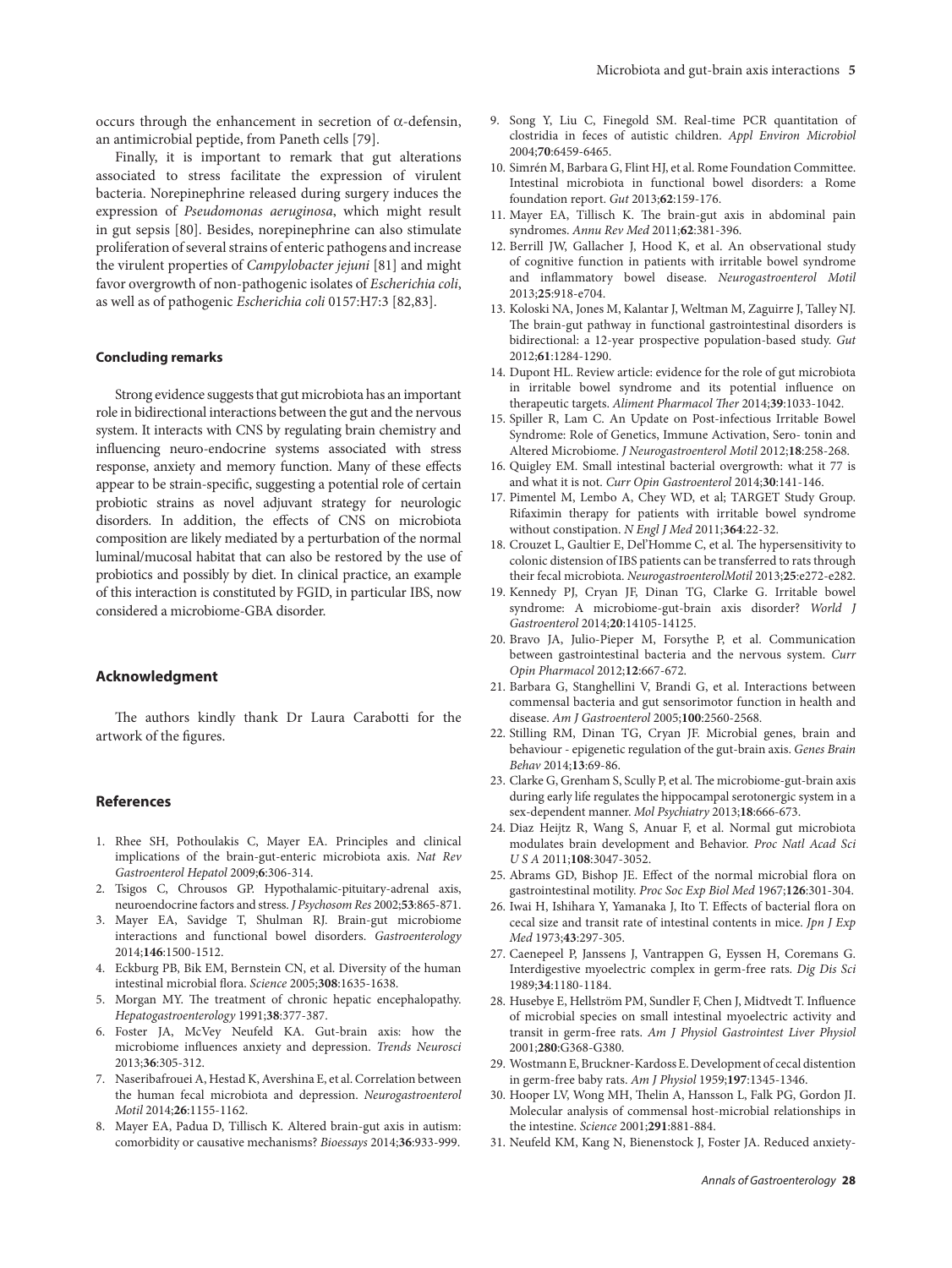like behavior and central neurochemical change in germ-free mice. *Neurogastroenterol Motil* 2011;**23**:255-264.

- 32. Neufeld KA, Kang N, Bienenstock J, Foster JA. Effects of intestinal microbiota on anxiety-like behavior. *Commun Integr Biol* 2011;**4**:492-494.
- 33. Nishino, K. Mikami, H. Takahashi, et al. Commensal microbiota modulate murine behaviors in a strictly contaminationfree environment confirmed by culture-based methods. *Neurogastroenterol Motil* 2013;**25**:521-528.
- 34. Sudo N, Chida Y, Aiba Y, et al. Postnatal microbial colonization programs the hypothalamic-pituitary-adrenal system for stress response in mice. *J Physiol* 2004;**558**:263-275.
- 35. Gareau MG, Wine E, Rodrigues DM, et al., Bacterial infection causes stress-induced memory dysfunction in mice. *Gut* 2011;**60**:307-317.
- 36. Al-Qudah M, Anderson CD, Mahavadi S, et al. Brain-derived neurotrophic factor enhances cholinergic contraction of longitudinal muscle of rabbit intestine via activation of phospholipase C. *Am J Physiol Gastrointest Liver Physiol* 2014;**306**:G328-G337.
- 37. Saulnier DM, Ringel Y, Heyman MB, et al. The intestinal microbiome, probiotics and prebiotics in neurogastroenterology. *Gut Microbes* 2013;**4**:17-27.
- 38. Bravo JA, Forsythe P, Chew MV, et al. Ingestion of Lactobacillus strain regulates emotional behavior and central GABA receptor expression in a mouse via the vagus nerve. *Proc Natl Acad Sci U S A*  2011;**108**:16050-16055.
- 39. Bercik P, Denou E, Collins J, et al. The intestinal microbiota affect central levels of brain-derived neurotropic factor and behavior in mice. *Gastroenterology* 2011;**141**:599-609.
- 40. Distrutti E, O'Reilly JA, McDonald C, et al. Modulation of intestinal microbiota by the probiotic VSL#3 resets brain gene expression and ameliorates the age-related deficit in LTP. *PLoS One* 2014;**9**:e106503.
- 41. Distrutti E, Cipriani S, Mencarelli A, Renga B, Fiorucci S. Probiotics VSL#3 protect against development of visceral pain in murine model of irritable bowel syndrome. *PLoS One* 2013;**8**:e63893.
- 42. Bercik P, Park AJ, Sinclair D, et al. The anxiolytic effect of Bifidobacterium longum NCC3001 involves vagal pathways for gut-brain Communication. *Neurogastroenterol Motil*  2011;**23**:1132-1139.
- 43. Ait-Belgnaoui A, Colom A, Braniste V, et al. Probiotic gut effect prevents the chronic psychological stress-induced brain activity abnormality in mice. *Neurogastroenterol Motil* 2014;**26**:510-520.
- 44. Kunze WA, Mao YK, Wang B, et al. Lactobacillus reuteri enhances excitability of colonic AH neurons by inhibiting calcium-dependent potassium channel opening. *J Cell Mol Med* 2009;**13**:2261-2270.
- 45. Iyer LM, Aravind L, Coon SL, Klein DC, Koonin EV. Evolution of cell-cell signaling in animals: did late horizontal gene transfer from bacteria have a role? *Trends Genet* 2004;**20**:292-299.
- 46. Asano Y, Hiramoto T, Nishino R, et al. Critical role of gut microbiota in the production of biologically active, free catecholamines in the gut lumen of mice. *Am J Physiol Gastrointest Liver Physiol*  2012;**303**:G1288-G1295.
- 47. Sobko T, Huang L, Midtvedt T, et al. Generation of NO by probiotic bacteria in the gastrointestinal Tract. *Free Radic Biol Med* 2006;**41**:985-991.
- 48. Schicho R, Krueger D, Zeller F, et al. Hydrogen sulfide is a novel prosecretory neuromodulator in the Guinea-pig and human colon. *Gastroenterology* 2006;**131**:1542-1552.
- 49. Kimura I, Inoue D, Maeda T, et al. Short-chain fatty acids and ketones directly regulate sympathetic nervous system via G protein-coupled receptor 41 (GPR41). *Proc Natl Acad Sci U S A* 2011;**108**:8030-8035.
- 50. Grider JR, Piland BE. The peristaltic reflex induced by short-chain fatty acids is mediated by sequential release of 5-HT and neuronal CGRP but not BDNF. *Am J Physiol Gastrointest Liver Physiol* 2007;292:G429-G437.
- 51. Vecsey CG, Hawk JD, Lattal KM, et al. Histone deacetylase inhibitors enhance memory and synaptic plasticity via CREB: CBP-dependent transcriptional activation*. J Neurosci* 2007;**27**:6128-6140.
- 52. Stefanko DP, Barrett RM, Ly AR, Reolon GK, Wood MA. Modulation of long-term memory for object recognition via HDAC inhibition. *Proc Natl Acad Sci U S A* 2009;**106**:9447-9452.
- 53. Li W, Dowd SE, Scurlock B, Acosta-Martinez V, Lyte M. Memory and learning behavior in mice is temporally associated with dietinduced alterations in gut bacteria. *Physiol Behav* 2009;**96**:557-567.
- 54. Uribe A, Alam M, Johansson O, Midtvedt T, Theodorsson E. Microflora modulates endocrine cells in the gastrointestinal mucosa of the rat. *Gastroenterology* 1994;**107:** 1259-1269.
- 55. Tortorella C, Neri G, Nussdorfer GG. Galanin in the regulation of the hypothalamic-pituitary-adrenal axis (Review). *Int J Mol Med*  2007;**19**:639-647.
- 56. Giordano R, Pellegrino M, Picu A, et al. Neuroregulation of the hypothalamus-pituitary-adrenal (HPA) axis in humans: effects of GABA-,mineralocorticoid-,and GH-Secretagogue-receptor modulation. *Sci World J* 2006;**17**:1-11.
- 57. Verdú EF, Bercik P, Verma-Gandhu M, et al. Specific probiotic therapy attenuates antibiotic induced visceral hypersensitivity in mice. *Gut* 2006;**55**:182-190.
- 58. Saito T and Bunnett NW. Protease-activated receptors: regulation of neuronal function*. Neuromolecular Med* 2005;**7**:79-99.
- 59. Biancheri P, Di Sabatino A, Corazza GR, MacDonald TT. Proteases and the gut barrier. *Cell Tissue Res* 2013;**351**:269-280.
- 60. Gecse K, Róka R, Ferrier L, et al. Increased faecal serine protease activity in diarrhoeic IBS patients: a colonic lumenal factor impairing colonic permeability and sensitivity. *Gut* 2008;**57**:591-599.
- 61. Carroll IM, Ringel-Kulka T, Ferrier L, et al. Fecal protease activity is associated with compositional alterations in the intestinal microbiota. *PLoS One* 2013;**8**:e78017.
- 62. Collins SM, Bercik P. The relationship between intestinal microbiota and the central nervous system in normal gastrointestinal function and disease. *Gastroenterology* 2009;**136**:2003-2014.
- 63. Theodorou V, Ait Belgnaoui A, Agostini S, Eutamene H. Effect of commensals and probiotics on visceral sensitivity and pain in irritable bowel syndrome. *Gut Microbes* 2014;**5**:430-436.
- 64. Budzyński J, Kłopocka M. Brain-gut axis in the pathogenesis of Helicobacter pylori infection. *World J Gastroenterol* 2014;**20**:5212-5225.
- 65. Moayyedi P, Soo S, Deeks J, et al. Eradication of *Helicobacter pylori* for non-ulcerdyspepsia. Cochrane Database Syst Rev. 2006 Apr 19;(2):CD002096. Review. Update in: *Cochrane Database Syst Rev* 2011;(2):CD002096.
- 66. Galley JD, Nelson MC, Yu Z, et al. Exposure to a social stressor disrupts the community structure of the colonic mucosa-associated microbiota. *BMC Microbiol* 2014;**14**:189.
- 67. Hughes DT, Sperandio V. Inter-kingdom signalling: communication between bacteria and their hosts. *Nat Rev Microbiol* 2008;**6**:111-120.
- 68. Guthrie GD, Nicholson-Guthrie CS. Gamma-Aminobutyric acid uptake by a bacterial system with neurotransmitter binding characteristics. *Proc Natl Acad Sci U S A* 1989;**86**:7378-7381.
- 69. Clarke MB, Hughes DT, Zhu C, Boedeker EC, Sperandio V. The QseC sensor kinase: a bacterial adrenergic receptor. *Proc Natl Acad Sci U S A* 2006;**103**:10420-10425.
- 70. Macfarlane S, Dillon JF. Microbial biofilms in the human gastrointestinal Tract. *J Appl Microbiol* 2007;**102**:1187-1196.
- 71. Rubio CA, Huang CB. Quantification of the sulphomucinproducing cell population of the colonic mucosa during protracted stress in rats. *In Vivo* 1992;**6**:81-84.
- 72. Gué M, Peeters T, Depoortere I, Vantrappen G, Buéno L. Stressinduced changes in gastric emptying, postprandial motility, and plasma gut hormone levels in dogs. *Gastroenterology* 1989;**97**:1101-1107.